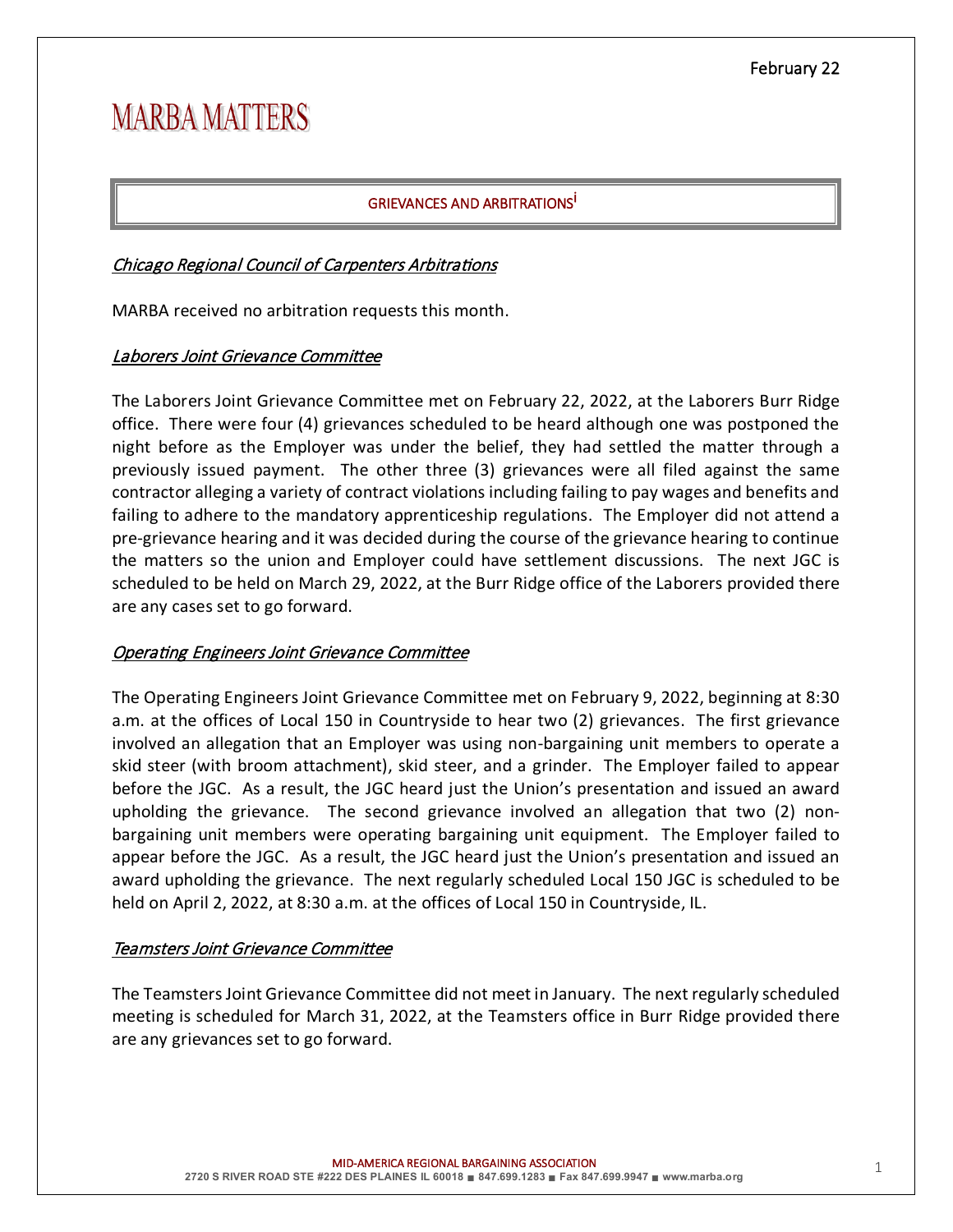## 2022 Contract Expirations

MARBA has compiled a list of contacts expiring in the Chicago area and Midwest throughout 2022 but primarily in the next few months. The list can be accessed by clicking [here.](https://www.marba.org/_files/ugd/46cc69_0d471baa38d34e8486246894184251bb.pdf) Later this spring, around the beginning of April, negotiation update emails will be sent out based on those expiring contracts. If you are aware of any other construction CBAs expiring in the Chicago area or greater Midwest region that are not on the list please contact [ajanik@marba.org](mailto:ajanik@marba.org) to have them put on the list.

### INDUSTRY NEWS

## Illinois Department of Labor Director Mike Kleinik Retires

Earlier this month, Illinois Department of Labor Director, Michael Kleinik, announced his retirement from the position. He was appointed by Governor Pritzker in January 2019 and confirmed by the Senate, unanimously, later that same year. Director Kleinik had a long career on the labor side before being appointed. He served as a Deputy Sherriff before being elected as Sherriff of Fayette County (two times). Prior to becoming Director of the IDOL, he served as its Chief of Staff and was also the manager of the Mediation and Conciliation Division. Director Kleinik also spent time as the Executive Director of the Laborer's District Council LMCC, a position he held until he retired from it in 2018. Governor Pritzker has named Jane Flanagan as Acting Director of the IDOL. Ms. Flanagan previously spent time in the Illinois Attorney General's office where she served as Labor Counsel and Assistant Attorney General. She also served as Deputy General Counsel and Deputy Chief Compliance Officer in Governor Pritzker's office.

## *Illinois Senate Passes Design Build Bill*

In a rare showing of bipartisanship, the Illinois Senate passed SB 2891 unanimously 51-0. Entitled the Innovations for Transportation Infrastructure Act, SB2891 allows the Illinois Department of Transportation and Illinois Tollway to use a design-build delivery method on highway construction projects. The Act would also allow IDOT and the Tollway the ability to use the construction manager-general contractor delivery method on up to projects a year. Under this method, the agency would enter into a contract with a single entity to serve as the construction manager and then agree upon a price to serve as a general contractor. The Act is now awaiting consideration from the Illinois House. The Act may be accessed by clicking [here.](https://www.ilga.gov/legislation/BillStatus.asp?DocNum=2981&GAID=16&DocTypeID=SB&LegId=137409&SessionID=110&GA=102)

#### STATE OF THE ECONOMY

Economic Indicators

Unemployment Rate January 2022 U.S. 4.0% (up 0.1%), Illinois 5.3% (40<sup>th</sup> – Dec)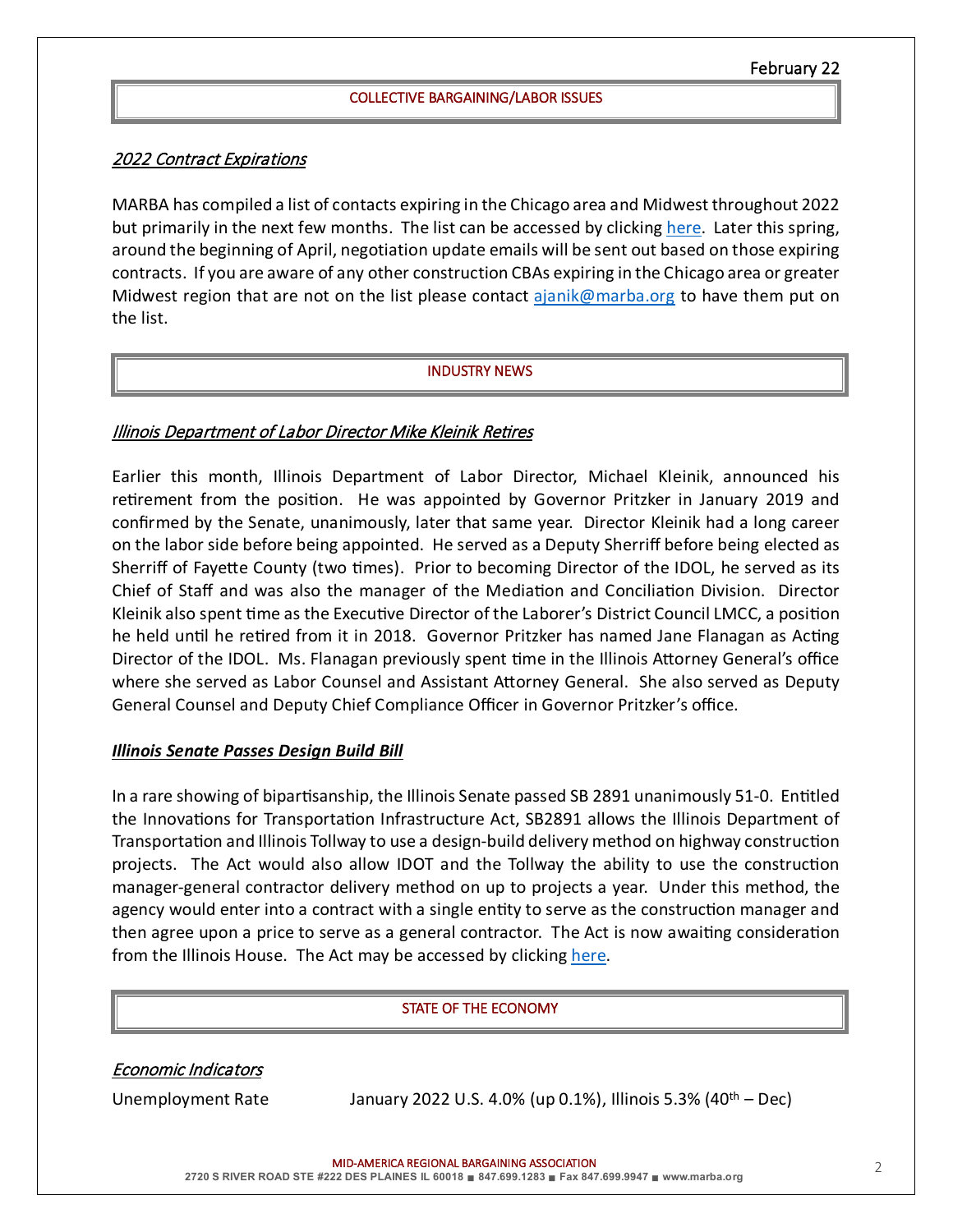|                                                               |                                                                                                                                              | February 22 |
|---------------------------------------------------------------|----------------------------------------------------------------------------------------------------------------------------------------------|-------------|
| Labor Participation Rate                                      | January 2022 = 62.2%, December 2021 = 61.9%                                                                                                  |             |
| <b>CPI All Urban Consumers</b>                                | January 2022 over January 2021 = 7.5%<br>$2nd$ Half 2021 versus $2nd$ Half 2020 = 6.0%                                                       |             |
| <b>CPI Chicago All Items</b>                                  | January 2022 over January 2021 = 6.8%<br>Annual 2022 = 4.2%                                                                                  |             |
| <b>CPI Midwest All Items</b>                                  | January 2022 over January 2021 = 7.9%<br>Annual 2022 = 5.0%                                                                                  |             |
| <b>Union Membership</b>                                       | 2021 10.3% (Private Sector 6.1%), 2020 = 10.8%<br>Rate of Unionized Construction Workers = 12.6%<br>12.7% (2020), 13.6% (2019), 13.8% (2018) |             |
| 30 Year Fixed Mortgage                                        | January 3.45%, up .35% (December 3.10%)<br>Annual Average 2.96% (2021), 3.11% (2020)                                                         |             |
| 15 Year Fixed Mortgage                                        | January 2.66%, up .31% (December 2.35%)<br>Annual Average 2.27% (2021), 2.61% (2020)                                                         |             |
| <b>Brent Crude Oil Price</b>                                  | \$100.61 per barrel (as of February 28, 2022)<br>\$145.61 per barrel all time high July 2008<br>\$2.23 per barrel all time low May 1970      |             |
| <b>Privately Owned New</b><br><b>Housing Building Permits</b> | 0.7% above revised December rate<br>0.8% above January 2021 rate                                                                             |             |
| Privately Owned New<br><b>Housing Starts</b>                  | 4.1 % below revised December rate (+/-13.7%)<br>0.8% above January 2021 rate (+/-12.5%)                                                      |             |
| GDP                                                           | Q4 2021 2 <sup>nd</sup> Est. +7.0%<br>Q3 2021 (3rd) +2.3%<br>Q2 2021 (3rd) +6.7%<br>Q1 2021 (3rd) +6.3%                                      |             |
| <b>DJIA</b>                                                   | 33,669.53 as of February 28, 2022 (12:00 p.m.)<br>34,917.12 as of January 31, 2022 (12:00 p.m.)                                              |             |

 JANIK'S J.D. – AN UPDATE ON LABOR/CONSTRUCTION LEGAL ISSUES AARON JANIK – EXECUTIVE DIRECTOR MARBA

President Biden Nominates Ketanji Brown Jackson for Supreme Court Seat

Late last week President Biden nominated Ketanji Brown Jackson to replace the retiring Supreme Court Justice, Stephen Breyer (who she clerked for). Judge Jackson currently serves on the United States Court of Appeals for the D.C. Circuit having been nominated in March 2021 and confirmed for that position in June 2021 (53-44). Many consider the D.C. Court of Appeals to be one step below the Supreme Court. She previously served as a Federal Judge for the United States District Court for the District of Columbia. Prior to becoming a member of the judiciary, she was a member of the U.S. Sentencing Commission and